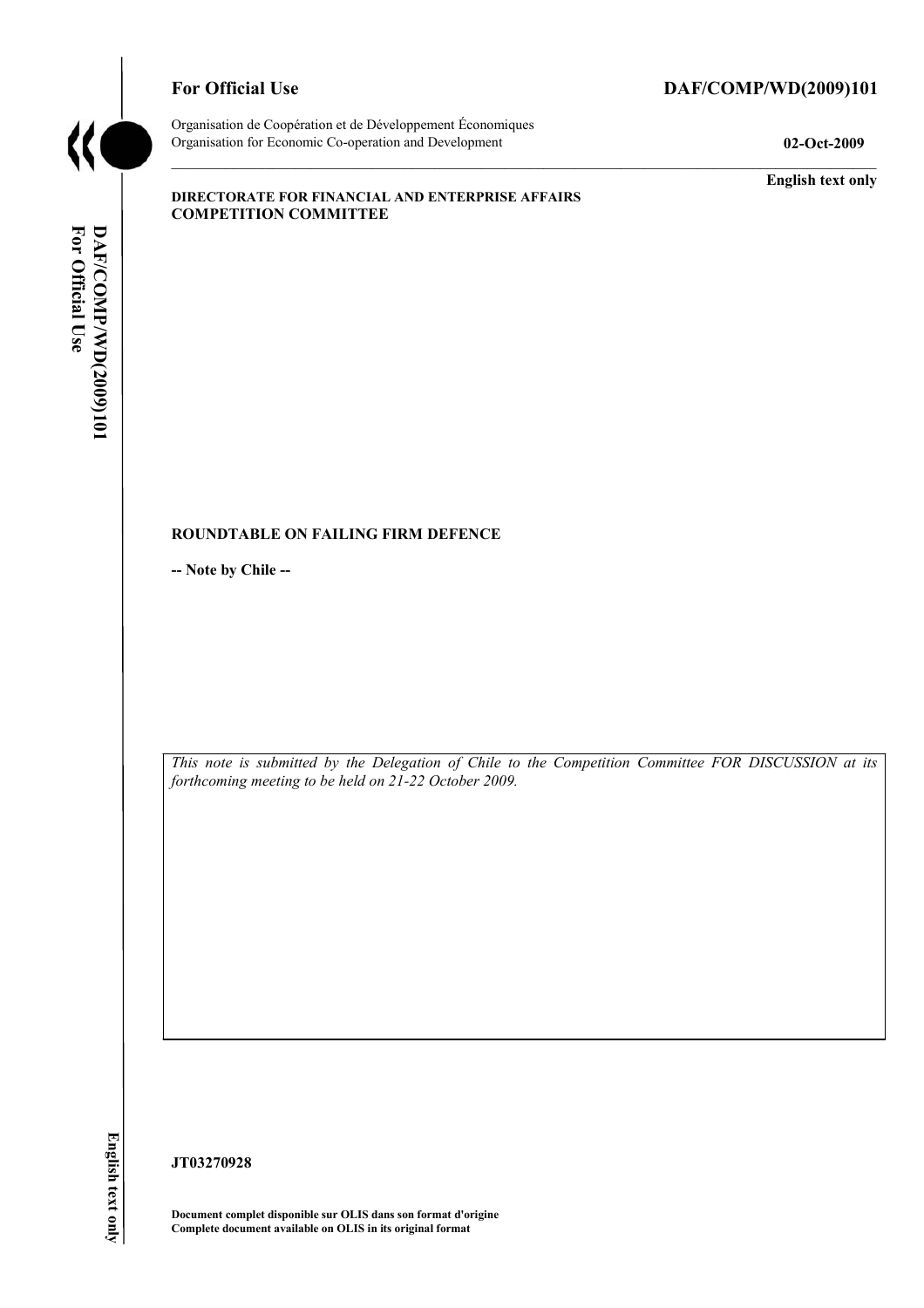# **THE FAILING FIRM DEFENSE FOR THE ASSESSMENT OF MERGERS AND ACQUISITIONS**

## **1. Introduction**

1. Under economic recession, the failing firm defense becomes more relevant and pressuring on competition authorities, whose policies and decisions are compelled to consider changing market conditions and global consequences of a more uncertain economic environment.

2. From the competition authorities' view, merger analysis assesses the impact of a transaction, based upon a hypothetical comparison of the likely future state of competition on the affected relevant markets if the transaction goes on (i.e., the factual scenario) against the likely state of competition if it does not (i.e., the counterfactual scenario). In this assessment, the "failing firm defense" is sometimes used by merging parties to argue that the merger should be approved as the acquisition of a "failing firm" that otherwise would be forced to leave the market in the short term.

3. Under the failing firm defense criterion, a merger does not rise a substantial lessening of competition in cases in which the merged or acquired business will anyway exit the market. Hence, any substantial lessening of competition identified in the analysis of the operation is not directly attributable to the merger.

4. The Chilean experience on merger assessment is somehow determined by the fact that the Chilean Competition Act, enacted in 1973, does not consider mandatory notification provisions for mergers and acquisitions, in the sense that this restricts the number of cases that have been reviewed by the authorities. Perhaps for this reason, it is possible to find only one case law, in the early 80s –*Comercial Huechuraba Ltda.,* on the alcoholic beverage and beer's elaboration market– where the failing firm defense was argued by the involved parties and was fully considered by the Antitrust Commission to base on its final ruling.

# **2. Case law on failing firm defense in the breweries market**

5. In January 1981, *Comercial Huechuraba Ltda*. acquired 95% of the equities of *Cervecera del Pacífico S.A.* As stated in the case, the acquirer was owned by the controllers of *Cerverías Unidas S.A.*  (CCU), the leading domestic beer company, a clear dominant player in the market.

6. Once the *Comisión Preventiva Central* (CPC<sup>1</sup>) reviewed the facts, they determined that the transaction should have previously been consulted, since this company could have represented a competitive alternative for CCU in the alcoholic beverage and the beer market.<sup>2</sup> Accordingly, the CPC's

 $\frac{1}{1}$  Administrative body in charge of the issuance of preventive injunctions and recommendations on competition matters. They existed until the 2004 amendments to the DL 211

 $\overline{2}$ Decision No 275 / 1981, May.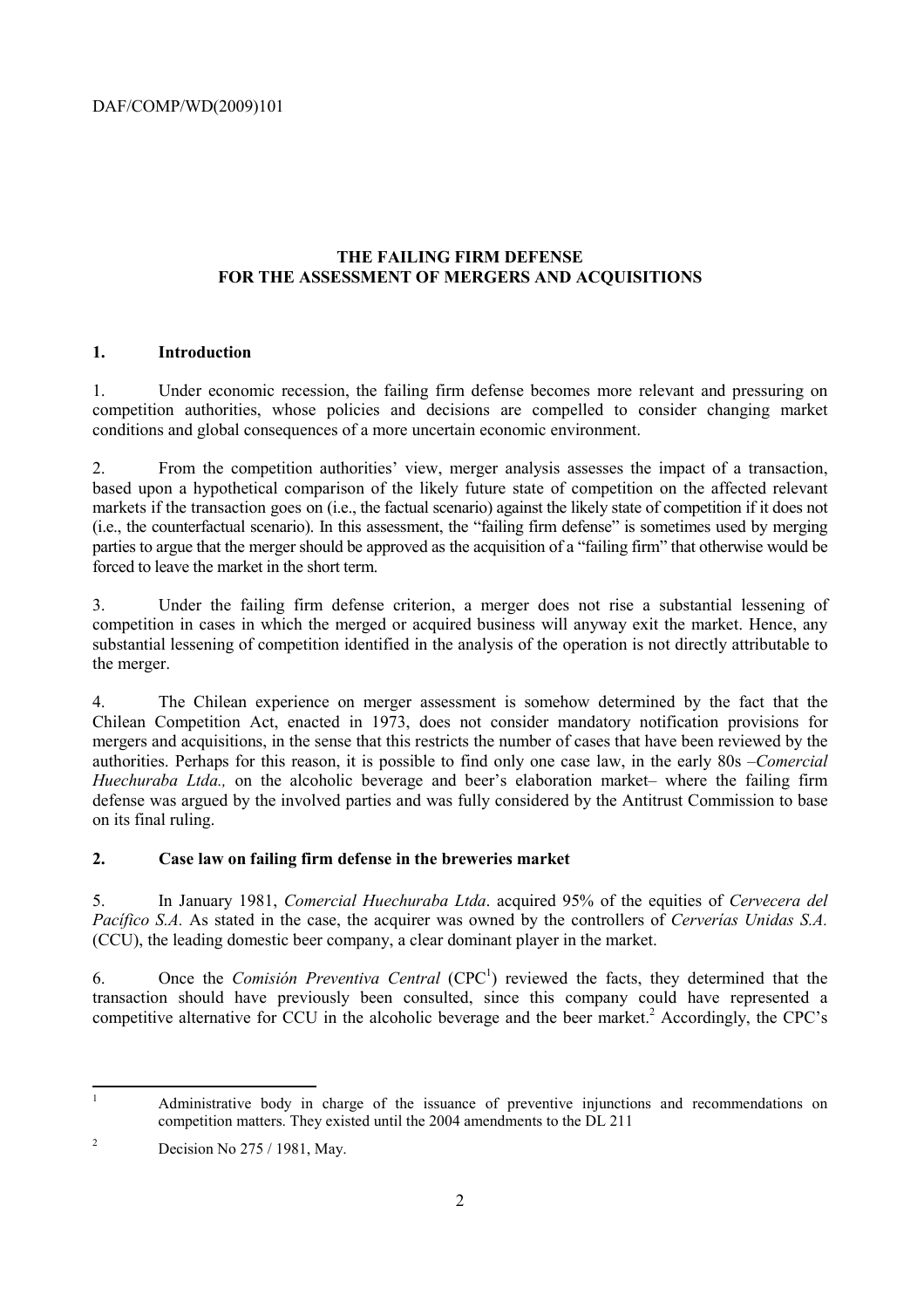instructed the *Fiscalia Nacional Económica*<sup>3</sup> to investigate the case, and to pursue a fine for the companies since they did not consult the operation.

7. The acquirer challenged this decision by submitting an appeal to the *Comisión Resolutiva*<sup>4</sup> (Antitrust Commission), based on the argument that the Competition Act had no provision on mandatory consultation for any conduct.

8. The Antitrust Commission decided<sup>5</sup> to accept the claim grounded on the fact that there was no provision requiring consultation to buy shares of an insolvent company by a competitor since, under such conditions, it does not mean eliminating an effective or a potential competitor. In addition, its ruling also established that the **disappearance of a competitor in bankruptcy or insolvency, whose market share has been very weak, does not seriously affect competition in the affected market**.

9. Among the information available to the Antitrust Commission was the fact that:

- **Market share**: *Cervecera del Pacífico* reached a monthly share of 7,500 hectoliters (just 5% of the whole domestic market) and an installed capacity of 30 thousand hectoliters per month (i.e., 20% of the domestic beer market);
- **Financial reports:** Towards the end of 1980, according to their financial statements (audited by an external firm), *Cervercera del Pacífico* had lost over 70% of its capital and reserves, results that were confirmed by a second audited statement in June 1981;
- Liquidity: when the firm decided to sell, it required US\$ 8 million to avoid bankruptcy, an amount it could neither reach with its owners nor rise from financial markets;
- **Alternatives**: Due to the bad image of the firm, which eroded even the brand value, there were no alternative buyers.

10. Thus, although the ruling did not explicitly mention the failing firm defense criterion, the Antitrust Commission took into consideration that (1) it was foreseeable that *Cervecera del Pacífico* would have exited the market had not the operation gone ahead; and (2) there was no realistic less anticompetitive alternative to the acquisition; concluding that any consequent loss of competition was, therefore, attributable to the predictable failure rather than to the acquisition itself.

### **3. Competition Authority's horizontal guidelines**

11. Historically, since the first Competition Act was enacted in 1973,<sup>6</sup> Chile has no mandatory notification provision for merger and acquisitions (M&A), but a voluntary consultation system. Since the 2004's amendments to the Competition Act,<sup>7</sup> M&A may be reviewed by the Competition Tribunal

3

The Competition Agency which is responsible for investigating competition cases.

<sup>&</sup>lt;sup>4</sup> A quasi-judicial body that decided on antitrust matters with adjudicative powers, until the 2004 amendments to the DL 211 by which the TDLC was created

<sup>5</sup> Ruling No 125/1982, November.

<sup>6</sup> Decree Law No. 211, 1973.

<sup>7</sup> The amendments to the Competition Act enacted in Law No. 19911 / 2004 introduced structural changes for the Competition System, mainly the creation of a Competition Tribunal. Recently, the last amendments enacted by Law No. 20361/2009, increases FNE s powers to deal with cartels and collusive agreements.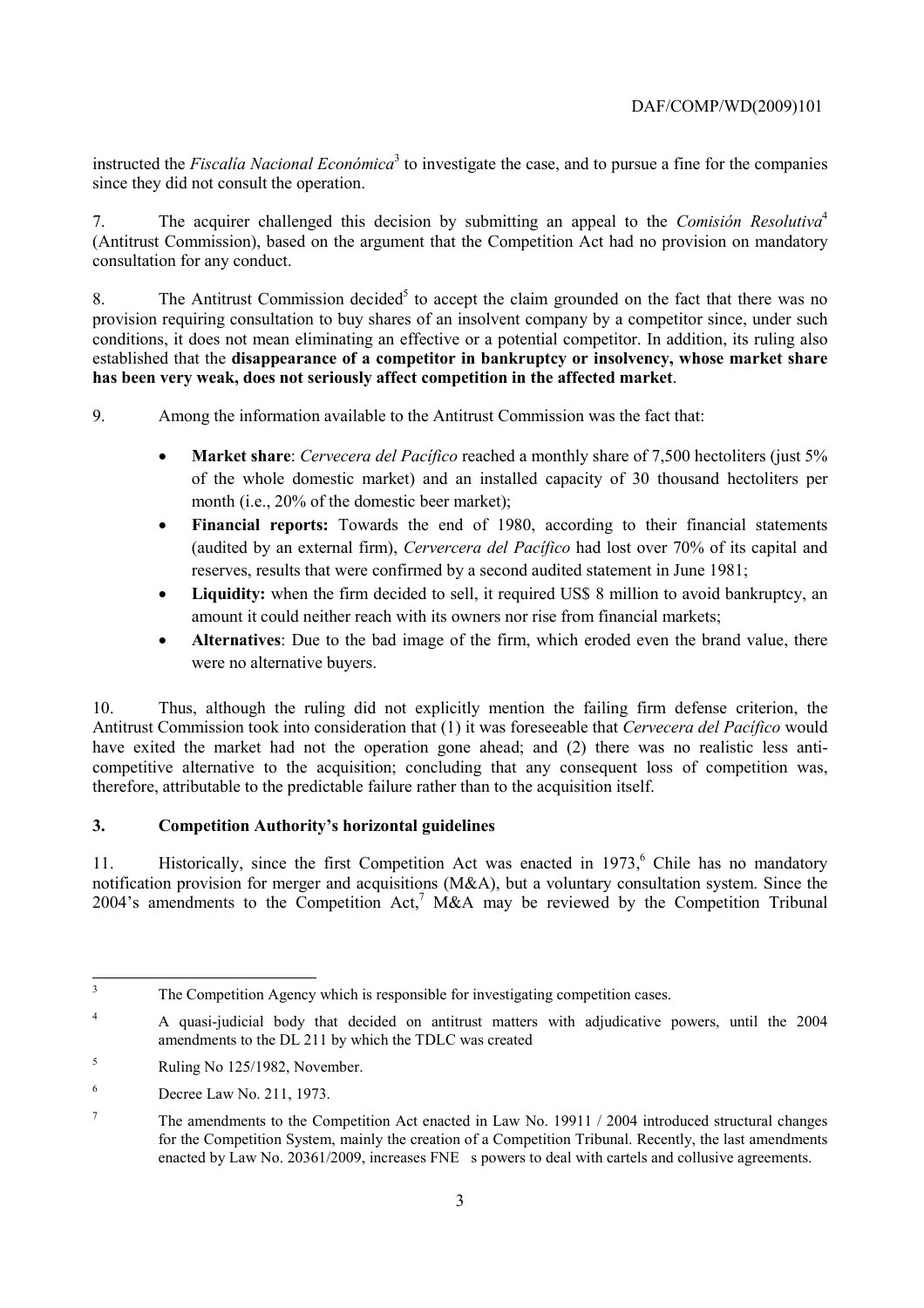# DAF/COMP/WD(2009)101

(*Tribunal de Defensa de la Libre Competencia*, TDLC<sup>8</sup>) if, according to an interested party or to the FNE, such merger may prevent, restrain or obstruct free competition as established under the Competition Act, article 3. In accordance with Competition Act, although mergers are not *per se* reproachable, they are susceptible to be blocked or conditioned following competition criteria. Nevertheless, the Competition Act does not contain specific rules on merger assessment.

12. On October 2006, the FNE issued a guideline for the assessment of horizontal mergers (the "Guía interna para el análisis de operaciones de concentración horizontal",<sup>9</sup> hereinafter, 'the Guide'). This Guide is an internal working tool providing useful information and orientation for firms and interested parties, concerning the main aspects, procedures and methodology employed by the FNE when analyzing a horizontal merger, though its content is not mandatory for the TDLC or private parties. The Guide reflects the FNE's understanding that the assessment of M&A is aimed at weighing up the risks of carrying out anticompetitive conducts by the resulting merger entity due to the increased concentration in the relevant market, *vis-à-vis* the resulting efficiency improvements.

13. The Guide focuses on relevant market definition, concentration levels, entrance conditions, risks resulting from the M&A and the expected efficiencies involved in the operation. In the Guide, the failing firm defense criterion is explicit. Thus, while assessing any M&A operation leading to horizontal concentration, the FNE considers whether the conditions to the failing firm defense are met.

14. Notwithstanding, since the issuance of the Guide there has been no consultation on M&A fencing the criterion of the failing firm. Moreover, of the 30 decisions -in non adversarial cases- rendered by the TDLC since its creation in 2004, only 5 have been related to M&A,<sup>10</sup> none of which has been related to failing firms.

## **4. Conclusions**

15. To prevent the pressures on competition authorities in times of economic slowdown, in order to provide excessive consideration to failing firm arguments, it is advisable that authorities commit *ex ante* to the criteria they shall take into consideration when analyzing M&A. Guidelines seem to be powerful and useful tools in this sense.

16. Parties invoking the failing firm defense have to prove that the deterioration in the market competitive structure, following an M&A operation, is not caused by the operation itself. Defining clearly what constitutes adequate evidence that a firm is actually failing, and avoiding policy changes in regard to economic cycle seem to be key requirements for a consistent analysis and decisions by competition authorities.

 8 The Competition Tribunal, which decides on antitrust matters with adjudicative powers. It is integrated by five judges -three lawyers and two economists.

<sup>9</sup> The Guide was issued in May 2006 when the FNE uploaded a first draft of the document on its Website, in order to receive comments. Three months later the FNE released the final version of the Guide, which tenets have been followed by the FNE in concentration analysis ever since. A Spanish version of the Guide is publicly available at its Website, or linking http://www.fne.cl/?content=guia\_concentracion.

<sup>&</sup>lt;sup>10</sup> These operations were: Resolution No 1/2004; about the merger between the two main Chilean cable television operators (*VTR-Metropolis*); Resolution No 2/2005; about the takeover of *BellSouth* by *Telefonica Movil*, in the mobile phone industry; Resolution No 20/2007, about the acquisition of a series of radio broadcast licenses by the subsidiary of an important radio conglomerate (*Prisa*); Resolution No 23/2008, about the merger between two pension and retirement plan administrators (*ING AFP Santa Maria* and *AFP Bansander)*; and Resolution No 24/2008, rejecting the proposed merger between one of the main Chilean retail companies, Falabella, and the most important supermarket chain, D&S.